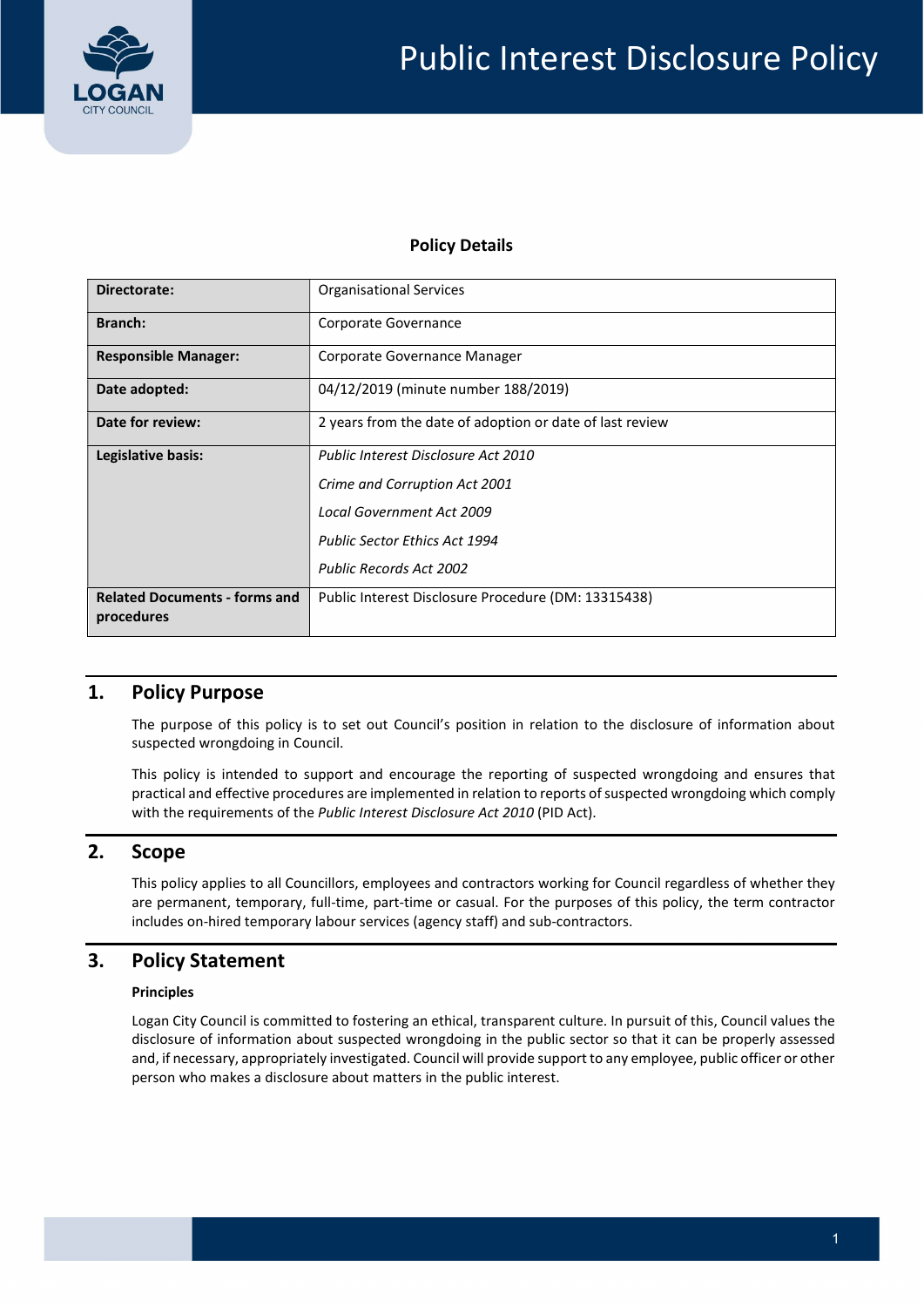Council is committed to complying with the PID Act at all times, and in doing so will:

- promote the public interest by facilitating public interest disclosures (PIDs) of wrongdoing
- ensure that PIDs are properly assessed and, where appropriate, properly investigated and dealt with
- ensure appropriate consideration is given to the interests of persons who are the subject of a PID
- ensure protection from reprisal is afforded to persons making PIDs.

#### Public Interest Disclosure Procedure

 As required by the PID Act, a public interest disclosure management program has been developed and is contained in the Public Interest Disclosure Procedure. All public interest disclosures will be managed in accordance with the Public Interest Disclosure Procedure (DM: 13315438).

# 4. Reporting

 Corporate Governance will provide regular reports to the Chief Executive Officer on the implementation and oversight of the Public Interest Disclosure Procedure.

 Corporate Governance will also report the required public interest disclosure data to the Queensland Ombudsman as required by Public Interest Disclosure Standard No 3/2019.

### 5. Definitions

The following definitions apply to this Policy and to the Public Interest Disclosure Procedure.

| <b>TERM</b>              | <b>DEFINITION</b>                                                                                                                                                                                                                            |  |  |
|--------------------------|----------------------------------------------------------------------------------------------------------------------------------------------------------------------------------------------------------------------------------------------|--|--|
| Administrative action    | as defined in Schedule 4 of the PID Act:                                                                                                                                                                                                     |  |  |
|                          | (a) means any action about a matter of administration, including, for example:                                                                                                                                                               |  |  |
|                          | (i) a decision and an act; and                                                                                                                                                                                                               |  |  |
|                          | (ii) a failure to make a decision or do an act, including a failure to provide<br>a written statement of reasons for a decision; and                                                                                                         |  |  |
|                          | (iii) the formulation of a proposal or intention; and                                                                                                                                                                                        |  |  |
|                          | (iv) the making of a recommendation, including a recommendation made to<br>a Minister; and                                                                                                                                                   |  |  |
|                          | (v) an action taken because of a recommendation made to a Minister; and                                                                                                                                                                      |  |  |
|                          | (b) does not include an operational action of a police officer or of an officer of<br>the Crime and Corruption Commission.                                                                                                                   |  |  |
| Confidential information | as defined in Section 65 of the PID Act:                                                                                                                                                                                                     |  |  |
|                          | $(a)$ includes $-$                                                                                                                                                                                                                           |  |  |
|                          | (i) information about the identity, occupation, residential or work address<br>or whereabouts of a person -                                                                                                                                  |  |  |
|                          | a. who makes a public interest disclosure; or                                                                                                                                                                                                |  |  |
|                          | b. against whom a public interest disclosure has been made; and                                                                                                                                                                              |  |  |
|                          | (ii) information disclosed by a public interest disclosure; and                                                                                                                                                                              |  |  |
|                          | (iii) information about an individual's personal affairs; and                                                                                                                                                                                |  |  |
|                          | (iv) information that, if disclosed, may cause detriment to a person; and                                                                                                                                                                    |  |  |
|                          | (b) does not include information publicly disclosed in a public interest disclosure<br>made to a court, tribunal or other entity that may receive evidence under<br>oath, unless further disclosure of the information is prohibited by law. |  |  |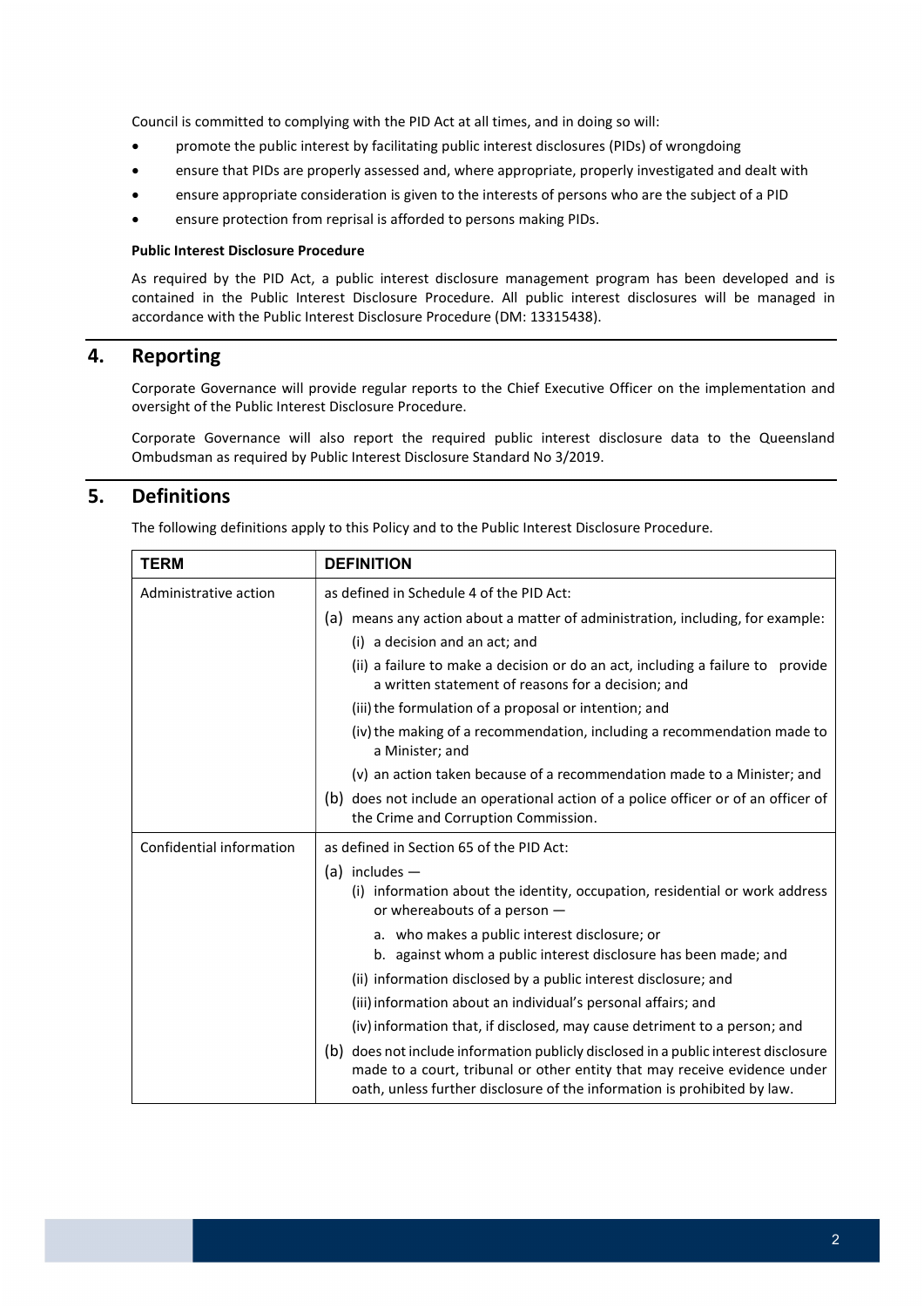| <b>TERM</b>     | <b>DEFINITION</b>                                                                                                                                                                                                                                                                                                                                                                                                                                                                                                                                                                                                                                                                                                                                                                                                                                                                                                                                                                                                                                                                                                                                                                                                                                                                                                                                                                                                                                                                                                                                                                                                                                                                                                                                                                                                                                                                                                                                     |  |  |
|-----------------|-------------------------------------------------------------------------------------------------------------------------------------------------------------------------------------------------------------------------------------------------------------------------------------------------------------------------------------------------------------------------------------------------------------------------------------------------------------------------------------------------------------------------------------------------------------------------------------------------------------------------------------------------------------------------------------------------------------------------------------------------------------------------------------------------------------------------------------------------------------------------------------------------------------------------------------------------------------------------------------------------------------------------------------------------------------------------------------------------------------------------------------------------------------------------------------------------------------------------------------------------------------------------------------------------------------------------------------------------------------------------------------------------------------------------------------------------------------------------------------------------------------------------------------------------------------------------------------------------------------------------------------------------------------------------------------------------------------------------------------------------------------------------------------------------------------------------------------------------------------------------------------------------------------------------------------------------------|--|--|
| Corrupt conduct | as defined in section 15 of the Crime and Corruption Act 2001:                                                                                                                                                                                                                                                                                                                                                                                                                                                                                                                                                                                                                                                                                                                                                                                                                                                                                                                                                                                                                                                                                                                                                                                                                                                                                                                                                                                                                                                                                                                                                                                                                                                                                                                                                                                                                                                                                        |  |  |
|                 | (1) <b>Corrupt conduct</b> means conduct of a person, regardless of whether the<br>person holds or held an appointment, that-                                                                                                                                                                                                                                                                                                                                                                                                                                                                                                                                                                                                                                                                                                                                                                                                                                                                                                                                                                                                                                                                                                                                                                                                                                                                                                                                                                                                                                                                                                                                                                                                                                                                                                                                                                                                                         |  |  |
|                 | a) adversely affects, or could adversely affect, directly or indirectly, the<br>performance of functions or the exercise of powers of-<br>a unit of public administration; or<br>i.<br>a person holding an appointment; and<br>ii.<br>b) results, or could result, directly or indirectly, in the performance of<br>functions or the exercise of powers mentioned in paragraph (a) in a way<br>$that-$<br>i.<br>is not honest or is not impartial; or<br>ii.<br>involves a breach of the trust placed in a person holding an<br>appointment, either knowingly or recklessly; or<br>involves a misuse of information or material acquired in or in<br>iii.<br>connection with the performance of functions or the exercise<br>of powers of a person holding an appointment; and<br>c) would, if proved, be-<br>a criminal offence; or<br>i.<br>a disciplinary breach providing reasonable grounds for<br>ii.<br>terminating<br>the person's services, if the person is or were<br>the holder of an<br>appointment.<br>(2) Corrupt conduct also means conduct of a person, regardless of whether the<br>person holds or held an appointment, that-<br>a) impairs, or could impair, public confidence in public administration;<br>and<br>b) involves, or could involve, any of the following-<br>collusive tendering;<br>i.<br>ii.<br>fraud relating to an application for a licence, permit or other<br>authority under an Act with a purpose or object of any of the<br>following (however described)-<br>(A) protecting health or safety of persons;<br>(B) protecting the environment;<br>(C) protecting or managing the use of the State's natural, cultural,<br>mining or energy resources;<br>dishonestly obtaining, or helping someone to dishonestly obtain,<br>iii.<br>a benefit from the payment or application of public funds or the<br>disposition of State assets;<br>evading a State tax, levy or duty or otherwise fraudulently<br>iv. |  |  |
|                 | causing a loss of State revenue;<br>fraudulently obtaining or retaining an appointment; and<br>ν.<br>would, if proved, be-<br>C)                                                                                                                                                                                                                                                                                                                                                                                                                                                                                                                                                                                                                                                                                                                                                                                                                                                                                                                                                                                                                                                                                                                                                                                                                                                                                                                                                                                                                                                                                                                                                                                                                                                                                                                                                                                                                      |  |  |
|                 | a criminal offence; or<br>i.<br>disciplinary breach providing reasonable grounds for<br>ii.<br>a                                                                                                                                                                                                                                                                                                                                                                                                                                                                                                                                                                                                                                                                                                                                                                                                                                                                                                                                                                                                                                                                                                                                                                                                                                                                                                                                                                                                                                                                                                                                                                                                                                                                                                                                                                                                                                                      |  |  |
|                 | terminating the person's services, if the person is or were the<br>holder of an appointment.                                                                                                                                                                                                                                                                                                                                                                                                                                                                                                                                                                                                                                                                                                                                                                                                                                                                                                                                                                                                                                                                                                                                                                                                                                                                                                                                                                                                                                                                                                                                                                                                                                                                                                                                                                                                                                                          |  |  |
| Councillor      | all elected representatives including the Mayor                                                                                                                                                                                                                                                                                                                                                                                                                                                                                                                                                                                                                                                                                                                                                                                                                                                                                                                                                                                                                                                                                                                                                                                                                                                                                                                                                                                                                                                                                                                                                                                                                                                                                                                                                                                                                                                                                                       |  |  |
| Detriment       | as defined in Schedule 4 of the PID Act:                                                                                                                                                                                                                                                                                                                                                                                                                                                                                                                                                                                                                                                                                                                                                                                                                                                                                                                                                                                                                                                                                                                                                                                                                                                                                                                                                                                                                                                                                                                                                                                                                                                                                                                                                                                                                                                                                                              |  |  |
|                 | includes-                                                                                                                                                                                                                                                                                                                                                                                                                                                                                                                                                                                                                                                                                                                                                                                                                                                                                                                                                                                                                                                                                                                                                                                                                                                                                                                                                                                                                                                                                                                                                                                                                                                                                                                                                                                                                                                                                                                                             |  |  |
|                 | personal injury or prejudice to safety; and<br>(a)                                                                                                                                                                                                                                                                                                                                                                                                                                                                                                                                                                                                                                                                                                                                                                                                                                                                                                                                                                                                                                                                                                                                                                                                                                                                                                                                                                                                                                                                                                                                                                                                                                                                                                                                                                                                                                                                                                    |  |  |
|                 | (b)<br>property damage or loss; and                                                                                                                                                                                                                                                                                                                                                                                                                                                                                                                                                                                                                                                                                                                                                                                                                                                                                                                                                                                                                                                                                                                                                                                                                                                                                                                                                                                                                                                                                                                                                                                                                                                                                                                                                                                                                                                                                                                   |  |  |
|                 | intimidation or harassment; and<br>(c)                                                                                                                                                                                                                                                                                                                                                                                                                                                                                                                                                                                                                                                                                                                                                                                                                                                                                                                                                                                                                                                                                                                                                                                                                                                                                                                                                                                                                                                                                                                                                                                                                                                                                                                                                                                                                                                                                                                |  |  |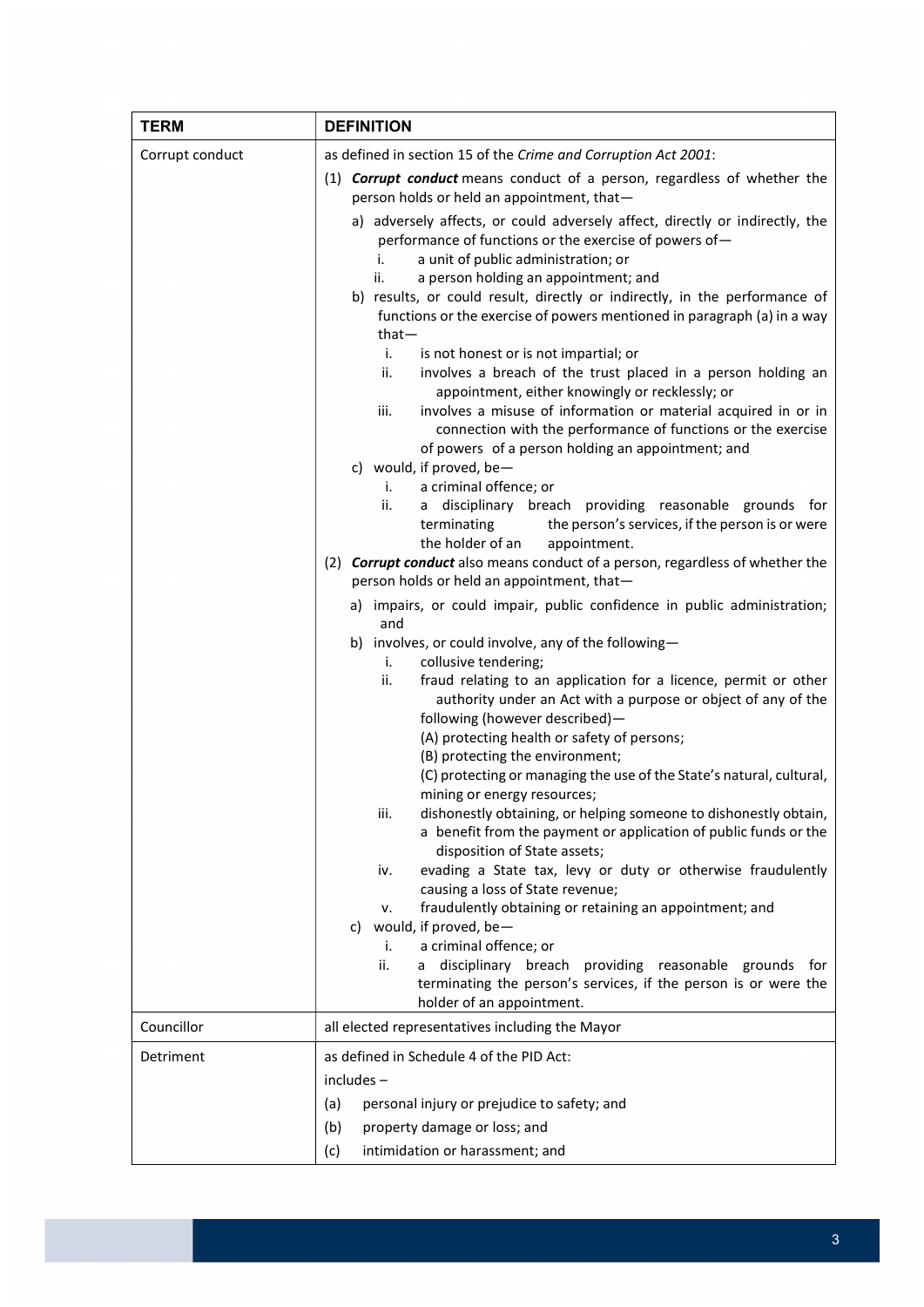| <b>TERM</b>       | <b>DEFINITION</b>                                                                                                                                                                                                                                                                                                                                           |  |  |  |  |
|-------------------|-------------------------------------------------------------------------------------------------------------------------------------------------------------------------------------------------------------------------------------------------------------------------------------------------------------------------------------------------------------|--|--|--|--|
|                   | adverse discrimination, disadvantage or adverse treatment about career,<br>(d)<br>profession, employment, trade or business; and<br>financial loss; and<br>(e)                                                                                                                                                                                              |  |  |  |  |
|                   | (f)<br>damage to reputation, including, for example, personal, professional or<br>business reputation.                                                                                                                                                                                                                                                      |  |  |  |  |
| Disability        | as defined in section 11 of the Disability Services Act 2006 for the purposes of<br>this procedure:                                                                                                                                                                                                                                                         |  |  |  |  |
|                   | $(1)$ A disability is a person's condition that-                                                                                                                                                                                                                                                                                                            |  |  |  |  |
|                   | a) is attributable to $-$                                                                                                                                                                                                                                                                                                                                   |  |  |  |  |
|                   | i. an intellectual, psychiatric, cognitive, neurological, sensory or<br>physical impairment; or                                                                                                                                                                                                                                                             |  |  |  |  |
|                   | ii. a combination of impairments mentioned in subparagraph (i); and                                                                                                                                                                                                                                                                                         |  |  |  |  |
|                   | b) results in-                                                                                                                                                                                                                                                                                                                                              |  |  |  |  |
|                   | i. a substantial reduction of the person's capacity for communication,<br>social interaction, learning, mobility or self care or management; and                                                                                                                                                                                                            |  |  |  |  |
|                   | ii. the person needing support.                                                                                                                                                                                                                                                                                                                             |  |  |  |  |
|                   | (2) For subsection (1), the impairment may result from an acquired brain injury.                                                                                                                                                                                                                                                                            |  |  |  |  |
|                   | (3) The disability must be permanent or likely to be permanent.                                                                                                                                                                                                                                                                                             |  |  |  |  |
|                   | (4) The disability may be, but need not be, of a chronic episodic nature.                                                                                                                                                                                                                                                                                   |  |  |  |  |
| Discloser         | a person who makes a disclosure in accordance with the Public Interest<br>Disclosure Act 2010.                                                                                                                                                                                                                                                              |  |  |  |  |
| Employee          | any person employed directly by Logan City Council regardless of their<br>employment status, and contractors undertaking duties on behalf of Council.                                                                                                                                                                                                       |  |  |  |  |
| Investigation     | for the purposes of this procedure, investigation includes any enquiry<br>undertaken to establish whether the information provided in a PID can be<br>substantiated, including a review or audit.                                                                                                                                                           |  |  |  |  |
| Journalist        | a person engaged in the occupation of writing or editing material intended for<br>publication in the print or electronic news media.                                                                                                                                                                                                                        |  |  |  |  |
| Maladministration | defined in schedule 4 of the Public Interest Disclosure Act 2010,<br>maladministration is administrative action that-                                                                                                                                                                                                                                       |  |  |  |  |
|                   | (a)<br>was taken contrary to law; or<br>was unreasonable, unjust, oppressive, or improperly discriminatory; or<br>(b)<br>was in accordance with a rule of law or a provision of an Act or a practice<br>(c)<br>that is or may be unreasonable, unjust, oppressive, or improperly<br>discriminatory in the particular circumstances; or<br>was taken-<br>(d) |  |  |  |  |
|                   | for an improper purpose; or<br>i.                                                                                                                                                                                                                                                                                                                           |  |  |  |  |
|                   | ii.<br>on irrelevant grounds; or<br>iii.<br>having regard to irrelevant considerations; or<br>was an action for which reasons should have been given, but were not<br>(e)                                                                                                                                                                                   |  |  |  |  |
|                   |                                                                                                                                                                                                                                                                                                                                                             |  |  |  |  |
|                   | given; or                                                                                                                                                                                                                                                                                                                                                   |  |  |  |  |
|                   | was based wholly or partly on a mistake of law or fact; or<br>(f)                                                                                                                                                                                                                                                                                           |  |  |  |  |
|                   | (g)<br>was wrong.                                                                                                                                                                                                                                                                                                                                           |  |  |  |  |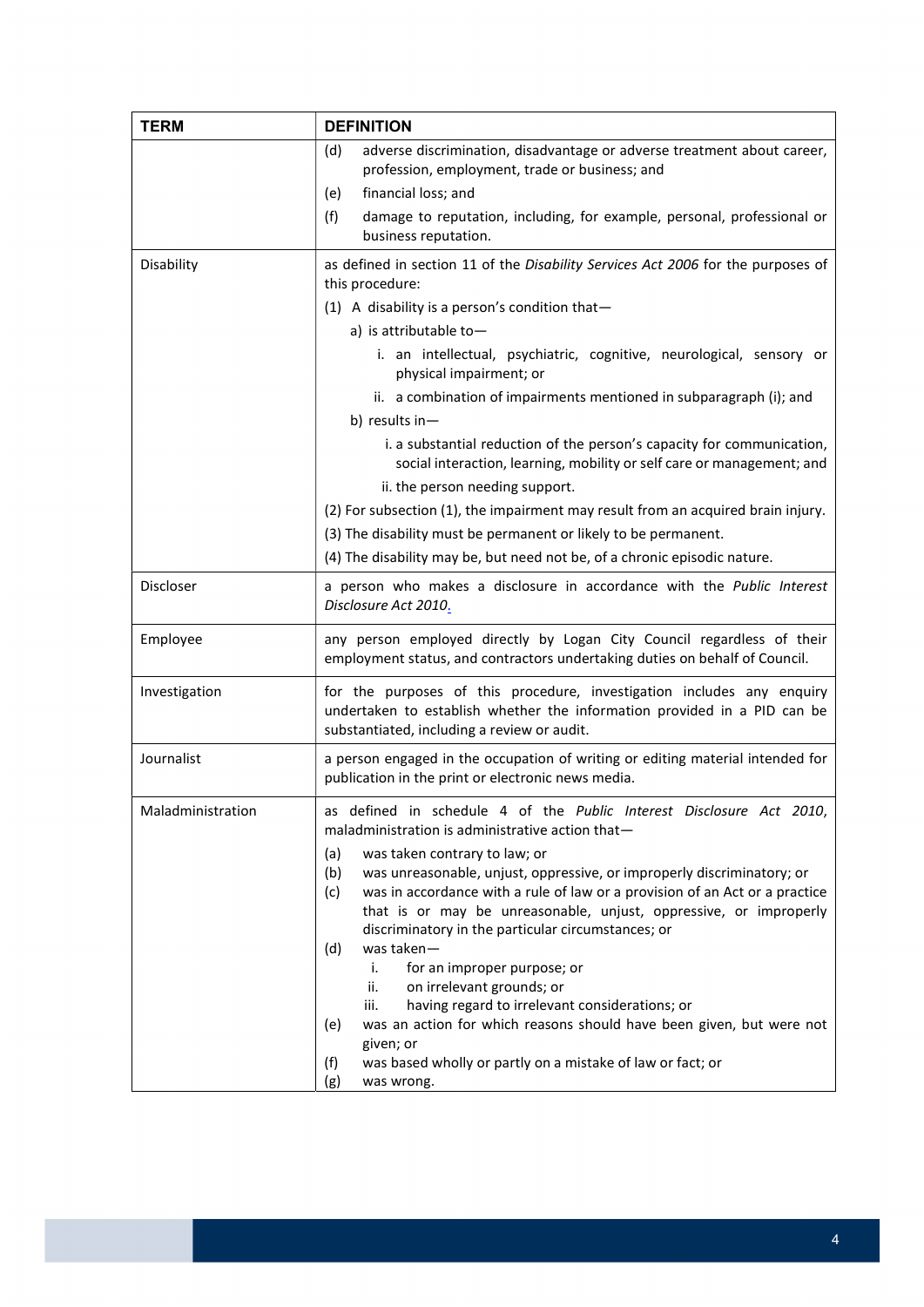| <b>TERM</b>                     | <b>DEFINITION</b>                                                                                                                                                                                                                                                                                                                                                                                                                                     |  |  |  |
|---------------------------------|-------------------------------------------------------------------------------------------------------------------------------------------------------------------------------------------------------------------------------------------------------------------------------------------------------------------------------------------------------------------------------------------------------------------------------------------------------|--|--|--|
| Natural justice                 | natural justice, also referred to as 'procedural fairness' applies to any decision<br>that can affect the rights, interests or expectations of individuals in a direct or<br>immediate way. Natural justice is at law a safeguard applying to an individual<br>whose rights or interests are being affected.<br>The rules of natural justice, which have been developed to ensure that decision-<br>making is fair and reasonable, are:<br>avoid bias |  |  |  |
|                                 | give a fair hearing<br>$\bullet$                                                                                                                                                                                                                                                                                                                                                                                                                      |  |  |  |
|                                 | act only on the basis of logically probative evidence.                                                                                                                                                                                                                                                                                                                                                                                                |  |  |  |
| Organisational support          | for the purposes of this Policy, organisational support means actions such as, but<br>not limited to:                                                                                                                                                                                                                                                                                                                                                 |  |  |  |
|                                 | providing moral and emotional support<br>$\bullet$                                                                                                                                                                                                                                                                                                                                                                                                    |  |  |  |
|                                 | advising disclosers about agency resources available to handle any concerns<br>$\bullet$<br>they have as a result of making their disclosure                                                                                                                                                                                                                                                                                                          |  |  |  |
|                                 | appointing a mentor, confidante or other support officer to assist the<br>$\bullet$<br>discloser through the process                                                                                                                                                                                                                                                                                                                                  |  |  |  |
|                                 | referring the discloser to the agency's Employee Assistance Program or<br>$\bullet$<br>arranging for other professional counselling                                                                                                                                                                                                                                                                                                                   |  |  |  |
|                                 | generating support for the discloser in their work unit where appropriate<br>$\bullet$                                                                                                                                                                                                                                                                                                                                                                |  |  |  |
|                                 | ensuring that any suspicions of victimisation or harassment are dealt with<br>$\bullet$                                                                                                                                                                                                                                                                                                                                                               |  |  |  |
|                                 | maintaining contact with the discloser<br>$\bullet$                                                                                                                                                                                                                                                                                                                                                                                                   |  |  |  |
|                                 | negotiating with the discloser and their support officer a formal end to their<br>$\bullet$<br>involvement with the support program when it is agreed that they no longer<br>need assistance.                                                                                                                                                                                                                                                         |  |  |  |
| Proper authority                | a person or organisation that is authorised under the Public Interest Disclosure<br>Act 2010 to receive disclosures.                                                                                                                                                                                                                                                                                                                                  |  |  |  |
| Public officer                  | a public officer, of a public sector entity, is an employee, member or officer of<br>the entity.                                                                                                                                                                                                                                                                                                                                                      |  |  |  |
| Reasonable belief               | a view which is objectively fair or sensible.                                                                                                                                                                                                                                                                                                                                                                                                         |  |  |  |
| Reasonable management<br>action | action taken by a manager in relation to an employee, includes any of the<br>following taken by the manager-                                                                                                                                                                                                                                                                                                                                          |  |  |  |
|                                 | (a)<br>a reasonable appraisal of the employee's work performance;                                                                                                                                                                                                                                                                                                                                                                                     |  |  |  |
|                                 | (b)<br>a reasonable requirement that the employee undertake counselling;                                                                                                                                                                                                                                                                                                                                                                              |  |  |  |
|                                 | a reasonable suspension of the employee from the employment<br>(c)<br>workplace;                                                                                                                                                                                                                                                                                                                                                                      |  |  |  |
|                                 | a reasonable disciplinary action;<br>(d)                                                                                                                                                                                                                                                                                                                                                                                                              |  |  |  |
|                                 | (e)<br>a reasonable action to transfer or deploy the employee;                                                                                                                                                                                                                                                                                                                                                                                        |  |  |  |
|                                 | (f)<br>a reasonable action to end the employee's employment by way of<br>redundancy or retrenchment;                                                                                                                                                                                                                                                                                                                                                  |  |  |  |
|                                 | a reasonable action in relation to an action mentioned in paragraphs (a) to<br>(g)<br>$(f)$ ;                                                                                                                                                                                                                                                                                                                                                         |  |  |  |
|                                 | a reasonable action in relation to the employee's failure to obtain a<br>(h)<br>promotion, reclassification, transfer or benefit, or to retain a benefit, in<br>relation to the employee's employment.                                                                                                                                                                                                                                                |  |  |  |